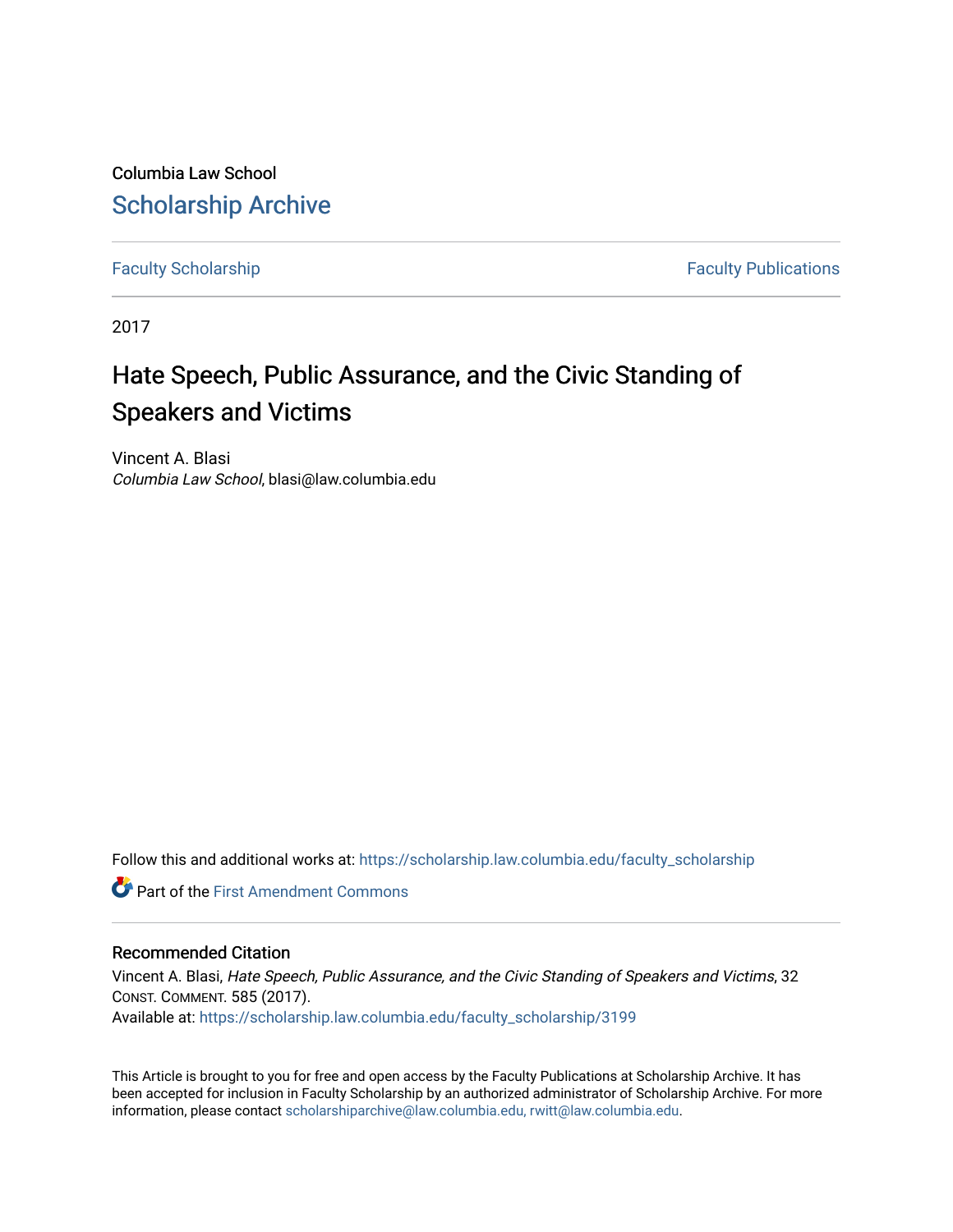# HATE SPEECH, PUBLIC ASSURANCE, AND THE CIVIC STANDING OF SPEAKERS AND VICTIMS

# *Vincent Blasi\**

Jeremy Waldron and James Weinstein have opened up a promising line of inquiry regarding the legitimacy and propriety of hate speech regulation. In doing so, they have succeeded in reinvigorating a subject that had grown academically formulaic even while becoming alarmingly more salient politically and culturally. Together they have enriched our understanding with their specificity of argumentation, intellectual courage, fairminded attentiveness to critics and counter-arguments, comparative law perspective, and genuine originality of conception. I find that each has shown me at least one significant problem in the other's analysis, a symmetry that I consider a tribute to both.

I.

I think that Waldron fails to grapple as fully as he needs to with the challenges to his argument posed by the European and Canadian cases discussed in Part Four of Weinstein's article.1 Those are cases that involve relatively temperate instances of speech the substantive message of which challenges the civic standing of vulnerable minority groups. Waldron's intriguing claim that such minorities in a political community are entitled to the public good of assurance of their civic dignity has much to be said for it. However, it seems to me that this newly conceived public good is especially implicated when the view that certain vulnerable minorities are unworthy of civic status is publicly articulated in a temperate manner, precisely because that manner

585

<sup>\*</sup> Vincent Blasi is Corliss Lamont Professor of Civil Liberties at Columbia Law School.

<sup>1.</sup> James Weinstein, *Hate Speech Bans, Democracy, and Political Legitimacy*, 32 CONST. COMMENT. 527, 552–561 (2017).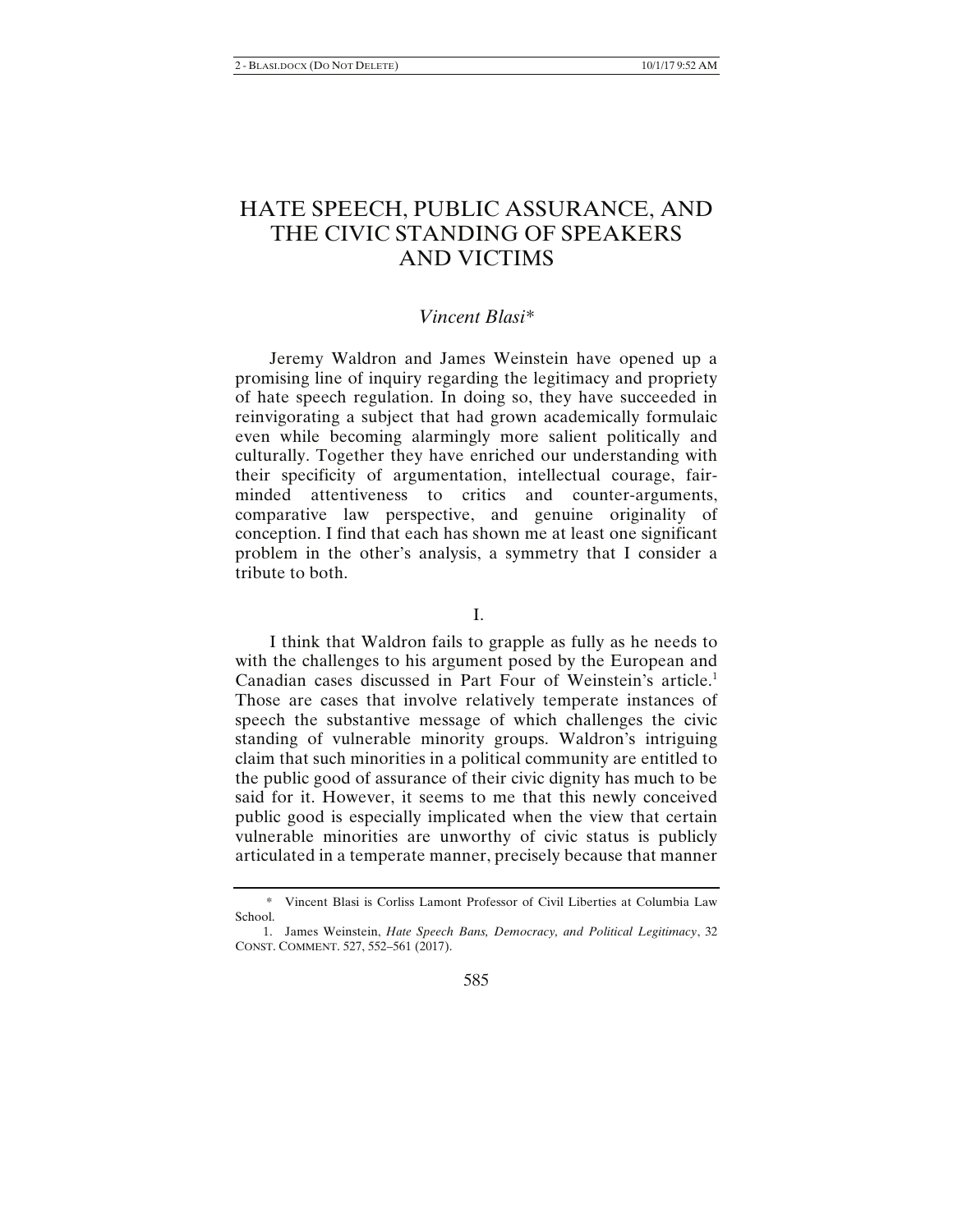of articulation makes the view less easily marginalized. Waldron concedes that extreme outliers do not undercut the requisite public assurance. The danger lies in introducing categorical civic denigration into the way the polity looks, sounds, and feels. That alteration of civic "aesthetics," as Waldron puts it, is most likely to occur when noxious heretical ideas present as respectable, or at least eligible for respectful consideration. Hence the insidious danger of temperate articulation. Relatedly, Waldron's assertion, which plays a key role in his overall argument, that Western democracies have "settled" the question of how race and certain other traits central to identity bear on civic status is problematized more when heretical views relating to demography and political membership are put forward in the form of propositions rather than epithets. Waldron admirably avoids the mistake of conflating the multifarious instances of hate speech into one undifferentiated lump, but I believe that the subset of public utterance consisting of the temperate expression of civically noxious ideas poses more of a challenge to his position than he recognizes.

Waldron properly observes that "our debate is about hate speech restrictions as such, not about the least well-formulated of them." He urges opponents of hate speech regulation such as Weinstein "to consider the best case that can be made for regulation of this sort and the best drafting that has emerged from fifty years or more of legislative experience in most advanced democracies before attempting to show that nevertheless such regulations are wrong in principle."2 He notes approvingly that Section 18(1) of the UK's Public Order Act outlaws only an especially aggressive subset of hate speech. To justify prosecution under that provision, the offender must employ words or gestures of a certain character: "threatening, abusive or insulting." Moreover, either the speaker must intend by his utterance to stir up racial hatred, or such hatred must be likely to be stirred up "having regard to all the circumstances." Waldron contrasts this "hate speech provision," the type of law he aims to justify, with less circumscribed "public order provisions," such as Section 5 of the same Public Order Act, that extend their prohibitions beyond speakers who are bent on stirring up hatred directly by means of

<sup>2.</sup> Jeremy Waldron, *The Conditions of Legitimacy: A Response to James Weinstein*, 32 CONST. COMMENT. 697, 703–04 (2017).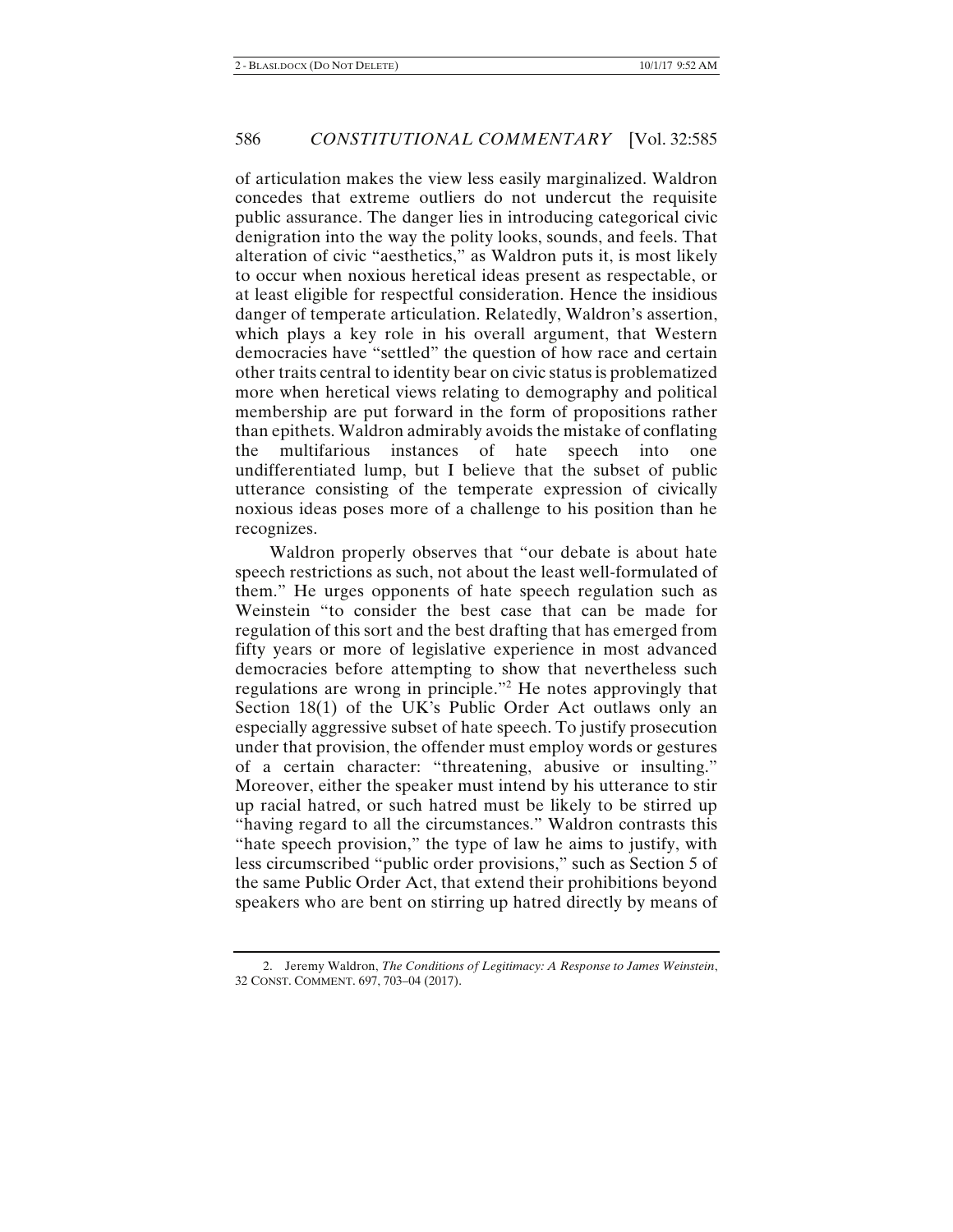extremely aggressive language. The more wide-ranging Section  $5<sup>3</sup>$ it should be noted, was the basis for what Weinstein argues were the misguided criminal convictions of relatively temperate purveyors of noxious opinions. The clear implication of Waldron's contrasting the two provisions is that speakers whose utterances are reachable only under Section 5 do not constitute a threat to the "precious public good" of "a visible assurance offered by society to all of its members that they will not be subject to abuse, defamation, humiliation, discrimination, and violence on grounds of race, ethnicity, religion, gender, and in some cases sexual orientation."4

But is that true? Mark Norwood, described by Weinstein as "a regional co-ordinator of the British National Party, a far-right political organization," was convicted under Section 5 for displaying a poster of the World Trade Center in flames superimposed by a crescent-and-star surrounded by a prohibition sign and the statements "Islam out of Britain" and "Protect the British people."<sup>5</sup> Harry Hammond, an evangelical preacher, was convicted under the same provision for holding a placard in a public square saying "Stop Immorality," "Stop Homosexuality," "Stop Lesbianism," "Jesus is Lord."6 Weinstein calls this conviction "an egregious example" of abuse of the power to punish hate speech, and so it is. That said, wouldn't British Muslims and homosexuals be justified in considering these public expressions at least as threatening to their civic standing by virtue of how their society "looks"—the visibility of hate—as public utterances that satisfy the intent or likely effects requirements of Section 18 (1) of the Public Order Act?

Interestingly, Weinstein's other examples of hate speech that ought never to have been the subject of punishment are different in a way that suggests Waldron would agree with that assessment. Shawn Holes was convicted and made to pay a large fine for

<sup>3.</sup> Section five of the Public Order Act of 1986 is not limited to speech designed or likely to stir up racial hatred. Instead, it prohibits both "threatening or abusive speech" and "disorderly behavior" that occurs "within the hearing or sight of a person likely to be caused harassment, alarm or distress thereby." Public Order Act 1986, § 5 (Eng.).

<sup>4.</sup> Jeremy Waldron, *Dignity and Defamation: The Visibility of Hate*, 123 HARV. L. REV. 1597, 1599 (2010).

<sup>5.</sup> *See* Norwood v. Dir. of Pub. Pros'ns, [2003] EWHC 1564 (Admin), http://www.bailii.org/ew/cases/EWHC/Admin/2003/1564.html.

<sup>6.</sup> *See* Hammond v. Dep't of Pub. Pros'ns, [2004] EWHC 69, ¶ 5 (Admin), http://www.bailii.org/ew/cases/EWHC/Admin/2004/69.html.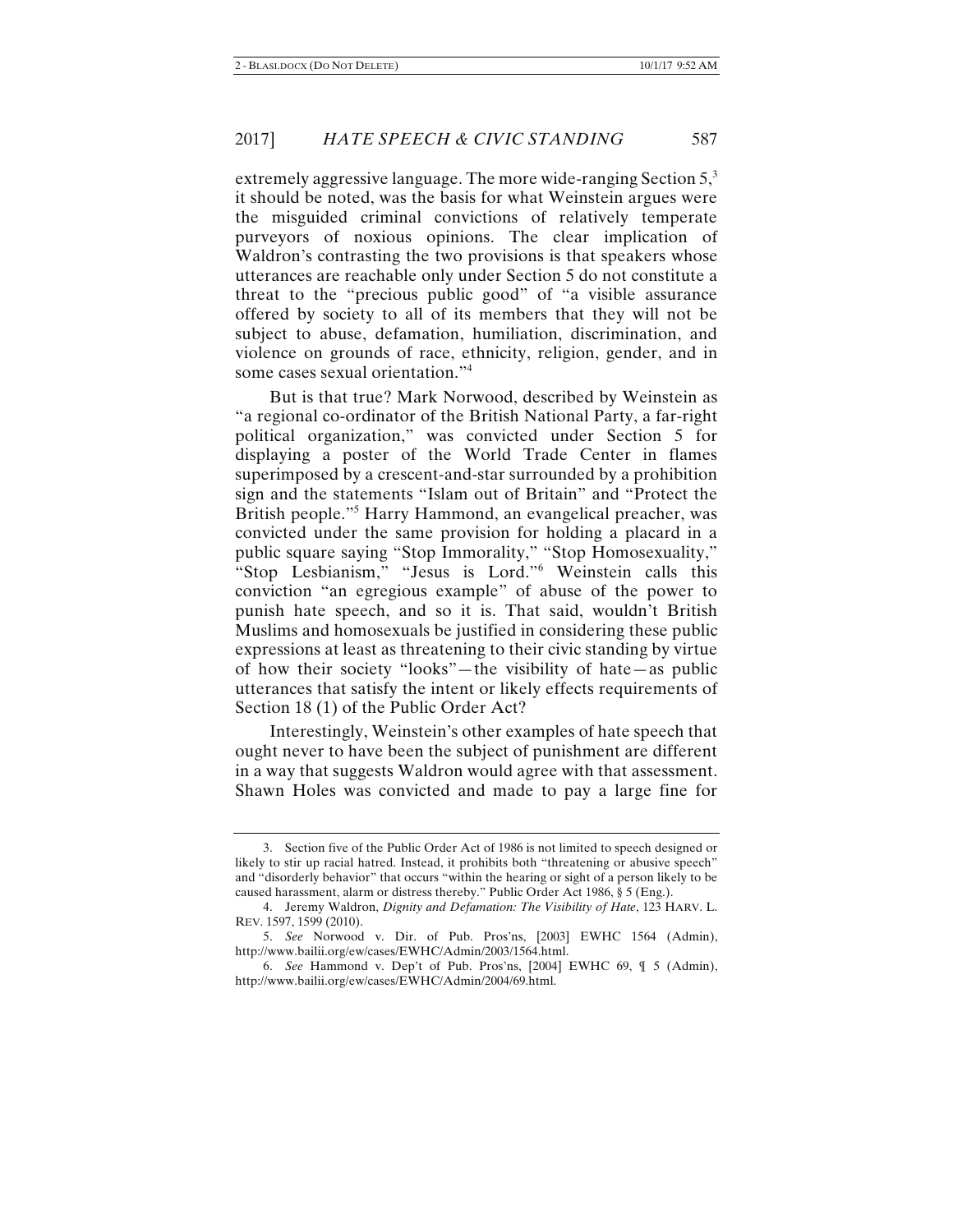responding to an interlocutor while speaking in a Glasgow street by opining that "Homosexuals are deserving of the wrath of God, and so are all other sinners, and they are going to a place called hell."<sup>7</sup> Another street preacher, Michael Overd, was convicted in Somerset for invoking Leviticus 20:13 for the proposition that homosexuality is an "abomination." Because that scriptural passage prescribes the death penalty as punishment, the judge found Mr. Overd's exclamation to be in violation of Section 5 of the Public Order Act.<sup>8</sup> Both examples involved oral rather than written denigration of minorities. On that account alone, even were these angry statements to fail a temperance test they would lack the ongoing visibility that Waldron considers the essence of the threat to the public good of civic assurance.<sup>9</sup>

Although Waldron's innovative public good argument adds something new and undeniably pertinent to the hate speech debate, deploying criminal sanctions against speakers as a way to assure vulnerable minorities of their civic standing presents novel challenges. At the end of the day, his is an argument about the importance of maintaining an environment of trust. Although he emphasizes outward manifestations of acceptance rather than inward beliefs, creating and sustaining the requisite civic aesthetic entails nurturing a working consensus about what to say in public that by definition depends on beliefs. That working consensus, if and when it exists, is unlikely to be fully formed. Not only are dissenters likely to resent the prescribed aesthetic, they are capable of subverting it even when their numbers are small.

To put it bluntly, the needed public assurance requires the coercive enforcement, so far as public expression is concerned, of an orthodoxy of sorts regarding the determinants of civic standing. To his credit, Waldron faces up to this feature of his argument and asserts that there is such a thing as effective

<sup>7.</sup> Mark Hennessy, *Street Preacher Fined for 'Homosexuals Going to Hell' Remark*, IRISH TIMES (Mar. 31, 2010), http://www.irishtimes.com/news/street-preacher-fined-forhomosexuals-going-to-hell-remark-1.646036. *See also Preacher is Fined for Homophobia*, THE SCOTSMAN (Mar. 27, 2010), http://www.scotsman.com/news/preacher-is-fined-forhomophobia-1-1365514.

<sup>8.</sup> John Bingham, *Preacher Accuses Judge of 'Redacting' the Bible*, THE TELEGRAPH (Mar. 30, 2015), http://www.telegraph.co.uk/news/religion/11505466/ Preacher-accuses-judge-of-redacting-the-Bible.html.

<sup>9.</sup> On the difference between written and spoken communication so far as Waldron's public good of civic assurance is concerned *see* Waldron, *supra* note 4, at 1603– 04.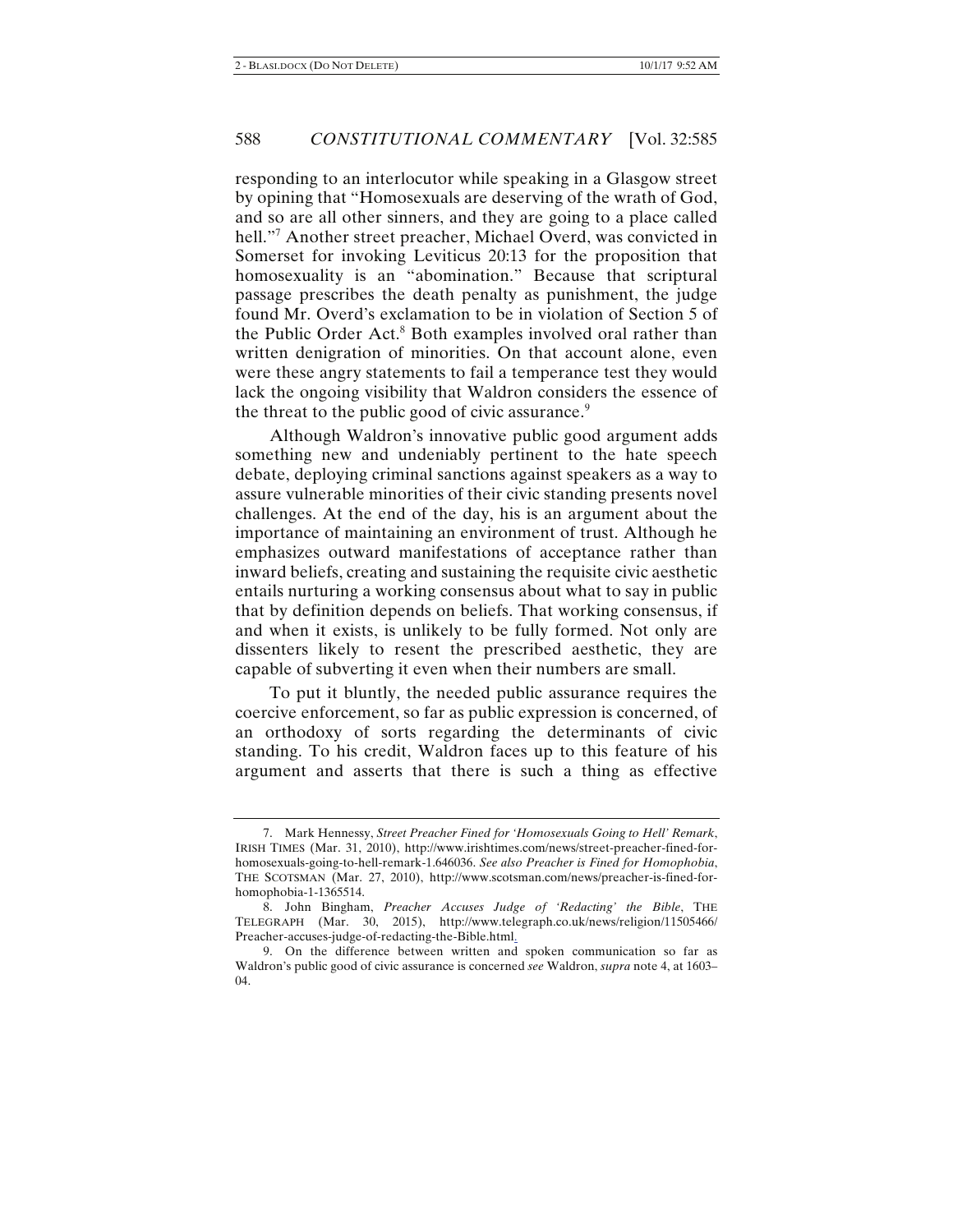settlement of once divisive disputes over the significance for civic standing of race, ethnicity, religion, and gender, for example. On this topic, the need for foundational commitment trumps the open-ended, designedly dynamic adjustment and evolution of beliefs which is the hallmark of a marketplace of ideas. When settlement has been achieved, Waldron maintains, the regnant orthodoxy can then be enforced to the extent of punishing visible dissent that takes an aggressive form which undermines the assurance that enables civic security and participation.

All of which brings us back to the problem about Waldron with which we began: he supplies no reason to tolerate temperate criticism of the reigning determinants of civic standing any more than intemperate criticism. Admittedly, he does intimate that laws criminalizing intemperate hate speech are more likely to be aimed at preventing bad effects and punishing bad intentions, and thereby less likely to be efforts to "prohibit the expression of certain views per se."10 However, given the role that a specific kind of orthodoxy plays in his conception of civic assurance, it is not clear why Waldron ought to be particularly troubled by a law that seeks to "prohibit the expression of certain views per se." Furthermore, temperate hate speech can be more subversive than its intemperate counterpart of the assurance of civic dignity that he prizes, so why aren't laws punishing temperate hate speech also best characterized as concerned about effects rather than "views per se?"

An understanding of the freedom of speech that emphasized such objectives as progress in understanding, democratic character building, adaptation to changing conditions, the exposure of corruption, or autonomous self-authorship might deny full (or any) protection to speech that is ill-intentioned, personally targeted, or abusively worded. But Waldron presents his argument about hate speech without allusion to why speech might be especially valuable as a general matter and how the answer to that question bears on which communicative activities fall with the ambit of the freedom of speech. So far as one can tell from his exploration of the subject to date, the distinction Waldron draws between the instances of hate speech that should be subject to criminal sanctions and those which should not derives from his judgment regarding which forms of this noxious

<sup>10.</sup> Waldron, *supra* note 2, at 702.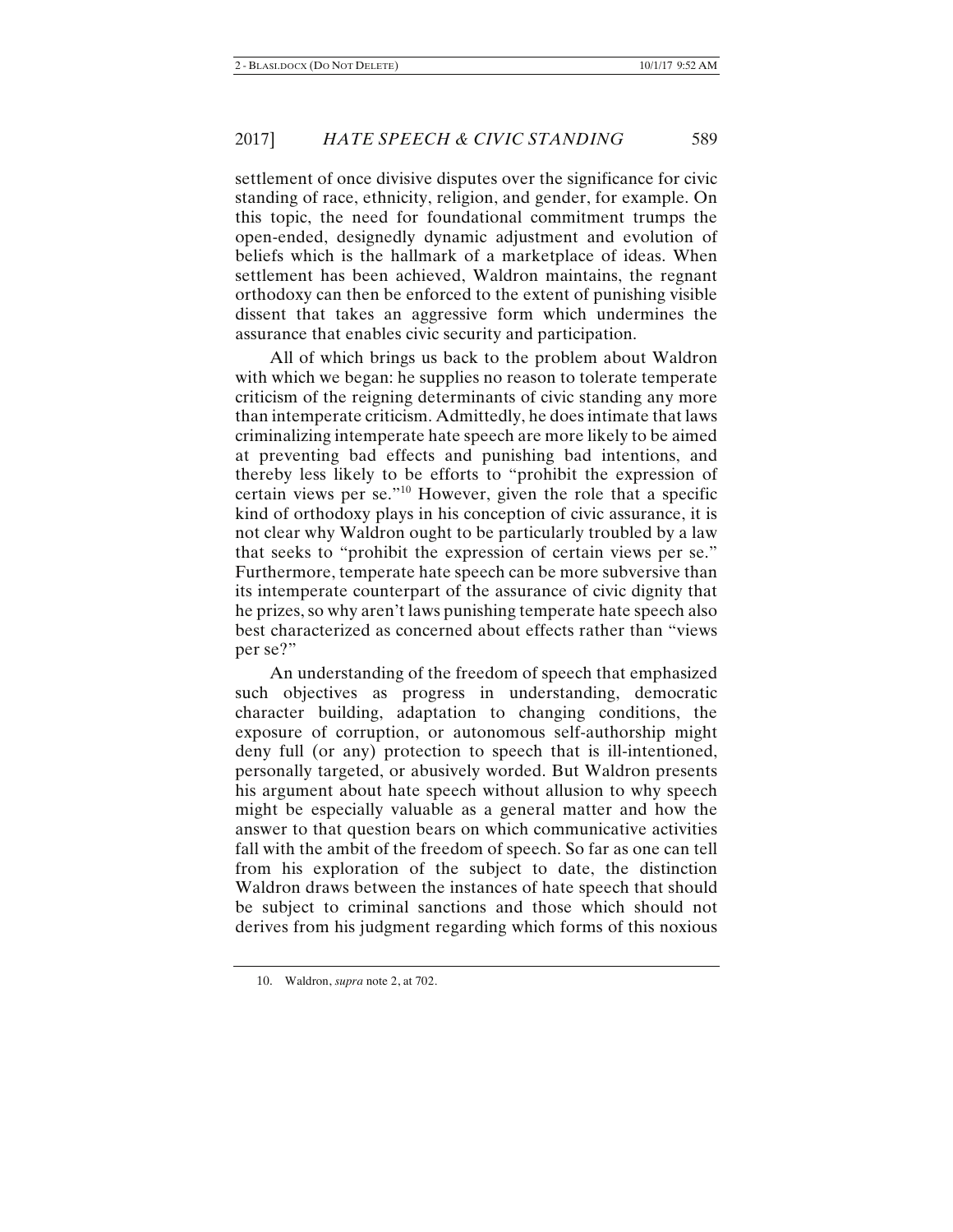genre most subvert the assurance of civic dignity that all members of a well-ordered political community are entitled to. As explained above, I question that judgment regarding subversive potential because I believe that temperate criticism of the requisite foundational orthodoxy regarding civic standing is more subversive than intemperate criticism.

Putting the point in terms of orthodoxy is not Waldron's formulation, though he does speak of foundational commitments and does say that the obsession with viewpoint discrimination in United States free speech law is overdone and simplistic. Nevertheless, his concern for settlement, worry about the damage that unreconciled dissenters can do to civic flourishing, invention of a new public good, and characterization of civic dignity as "a necessary ingredient of public order" all suggest a common-good measure of well-being, one in which a sophisticated and bounded notion of orthodoxy may have a place. If I am reading him correctly on this point, temperate challenges to the civic standing of vulnerable minorities pose more of a problem for Waldron than he appreciates.

II.

James Weinstein differs from Waldron in at least two key respects that bear on how to treat dissenters who might threaten the assurance that is given to vulnerable minorities regarding their civic standing. First, Weinstein relies heavily on the principle against viewpoint discrimination in deciding which forms of hate speech are regulable, in sharp contrast to Waldron's lack of enthusiasm for that principle as it has been elaborated in American law.11 This leads Weinstein to protect more hate speech than Waldron would, and for different reasons. Second, Weinstein derives from the premise of equal civic standing for all members of the community not only the need for assurance to vulnerable minorities that Waldron emphasizes, but also the need for strong legitimation of antidiscrimination laws, which he believes matter more to the civic standing of vulnerable minorities than the aesthetic environment of assurance that Waldron seeks.

Weinstein maintains that the legitimation of antidiscrimination laws depends on extending to those who

<sup>11.</sup> *Compare* Weinstein*, supra* note 1, at 545–46, *with* Waldron, *supra* note 2, at 713, and Waldron, *supra* note 4, at 1638–39.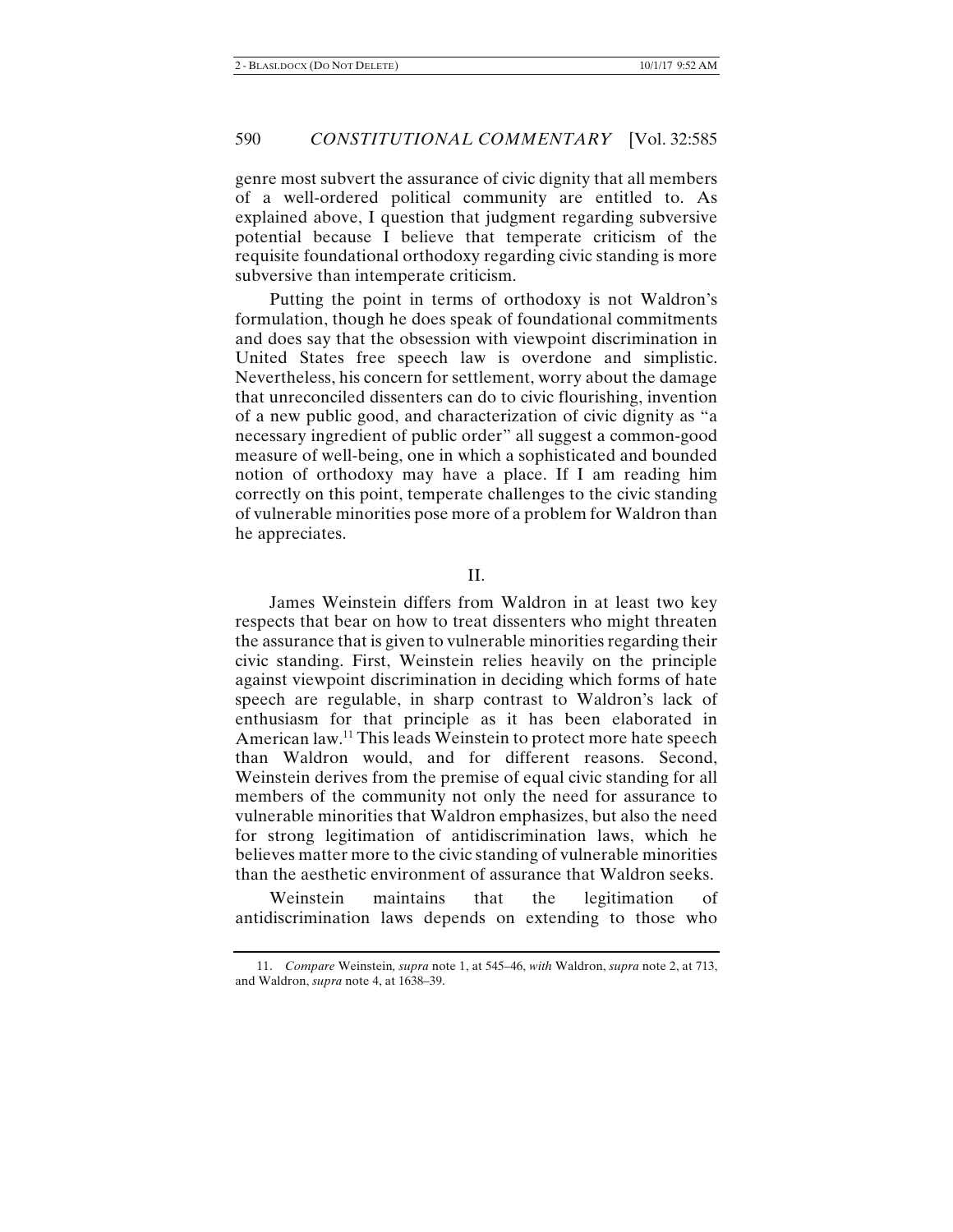oppose such laws the freedom to criticize them, by employing either temperate or intemperate forms of hate speech if they choose, so long as their messages are not threateningly targeted against particular individuals. In a deft move, he bolsters the argument for that kind of robust free speech right by deriving it from the very premise of equal civic standing that underlies Waldron's public good of assurance. In Weinstein's view, that status generates in each member of the community a right "to participate as an equal in the public conversation about society's collective decisions."12 This right to participate does not depend on the speaker having views that stand a chance of being adopted: "an individual has an interest in expressing his or her views on a matter of public concern not just in the hope of influencing others 'but also just to confirm his or her standing as a responsible agent in, rather than a passive victim of, collective action.'"13 In arguing to protect temperate forms of hate speech, Weinstein establishes common ground with Waldron. However, the two differ regarding whether intemperate forms of hate speech deserve protection in certain instances<sup>14</sup> —Weinstein says yes, Waldron says no—and whether the legitimation of antidiscrimination laws is an important reason to protect speech that disputes the civic standing of vulnerable minorities. Weinstein believes it is; Waldron does not.

Weinstein has much to say about legitimation. I find helpful his account of how a person's having been accorded the opportunity to "participate as an equal in the public conversation about society's collective decisions" bears on his willingness as a descriptive matter to obey a law he opposed at the time of passage, his normative obligation to obey such a law, and the morality of society using coercive means to make him comply with that law. I agree with Weinstein that the last of these three dimensions of legitimation is the one that should most concern us for the purpose of evaluating hate speech regulation. I particularly like his argument that a strong enough moral justification for a particular law can outweigh a deficit in enabling equal participation so far as legitimating coercive enforcement is concerned. I also believe that Weinstein is correct to identify cases

<sup>12.</sup> Weinstein, *supra* note 1, at 528.

<sup>13.</sup> *Id.* at 550 (quoting Ronald Dworkin, *Foreword*, *in* EXTREME SPEECH AND DEMOCRACY, vii (Ivan Hare & James Weinstein eds., 2009)).

<sup>14.</sup> *Compare id.* at 548–50, 545–46 *with* Waldron, *supra* note 4, at 701–02.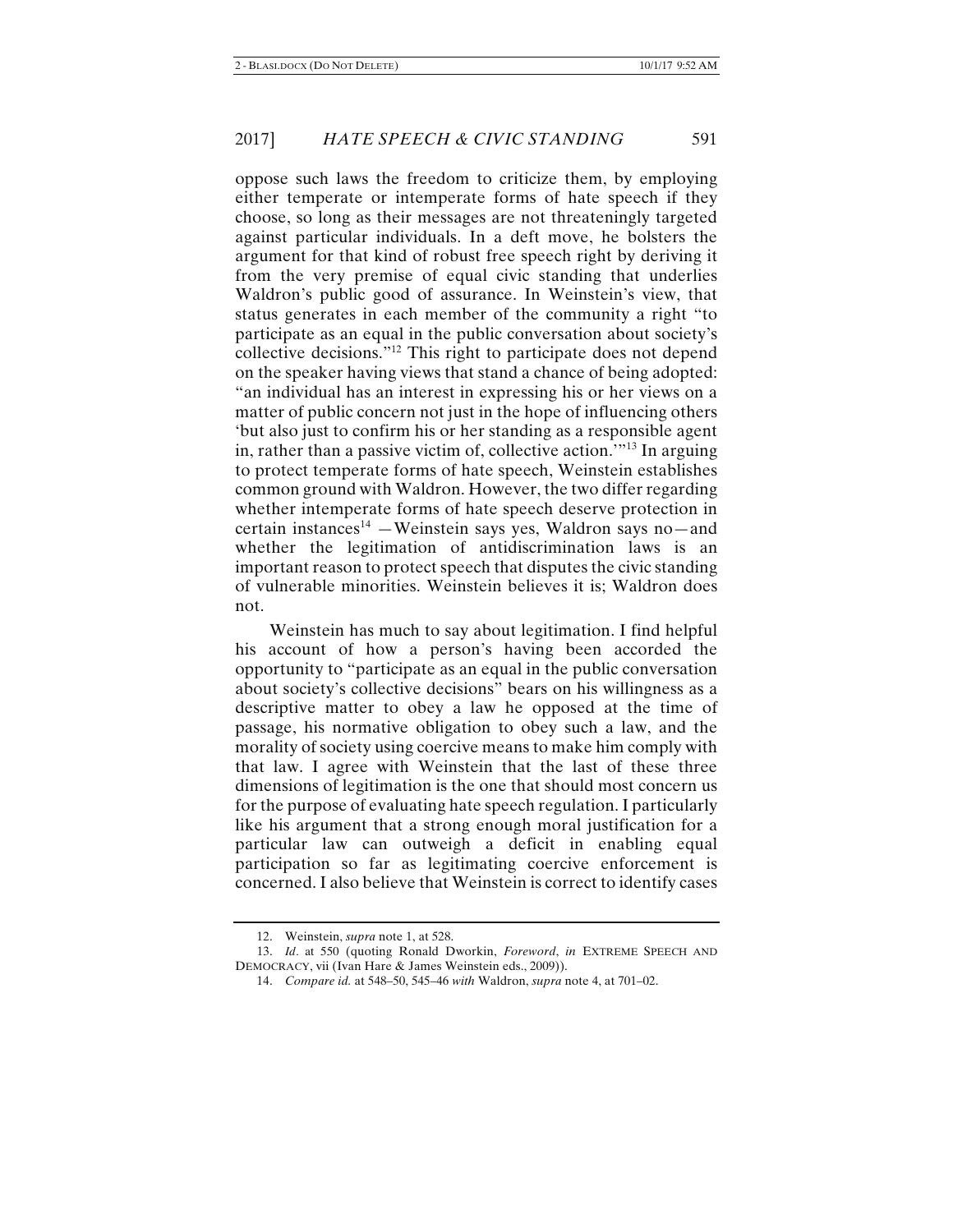denying claims of exemption from nondiscrimination laws on religious grounds as the domain where having been accorded sufficient speech rights at the time of a law's passage carries the most significance so far as legitimation is concerned.

Waldron questions the cogency of any kind of legitimation test that turns on whether a person subject to a nondiscrimination law has been given the opportunity to "participate as an equal" in the public discussion that led to passage of the law. In his view, political contestation that eventuates in legislation is "a swirling maelstrom of informal debate" about which "we have no way of keeping track of who says what to whom, who speaks, and who listens." He says:

[T]he best we can do is to say that everyone may participate as they like, though everyone agrees there are limits on how inflammatory their participation can be . . . . And if—for reasons of social peace—limits are placed on other effects that inflammatory speech may have, I don't think the background public discourse is orderly enough to enable us to infer precise deontic conclusions about the individual rights that flow or do not flow from the political process.<sup>15</sup>

Because Weinstein's right to equal participation via speech lacks cogency in this way, Waldron concludes, narrowly drawn hate speech laws are not vulnerable on legitimation grounds for having denied speakers equal participation in the public conversation. At least that is so when those laws have "a positive relation to the integrity of the political process" and can be justified in terms of such matters as their capacity to prevent harm and their safeguards against arbitrary or corrupt enforcement. As he puts it: "if it is only *unjustified* restrictions on speech that affect legitimacy, then it looks as though we will have to settle the question of justification first, before we assess the impact on legitimacy."<sup>16</sup>

Does Weinstein have an answer to this powerful critique? If he does, I believe it has to lie in the way he develops and applies the principle against viewpoint regulation. Hate speech regulation is undeniably viewpoint discriminatory. Conventional First Amendment analysis is deeply skeptical of such regulation on that account. In turn, Jeremy Waldron is deeply skeptical of

<sup>15.</sup> Waldron, *supra* note 4, at 710–11.

<sup>16.</sup> *Id.* at 712.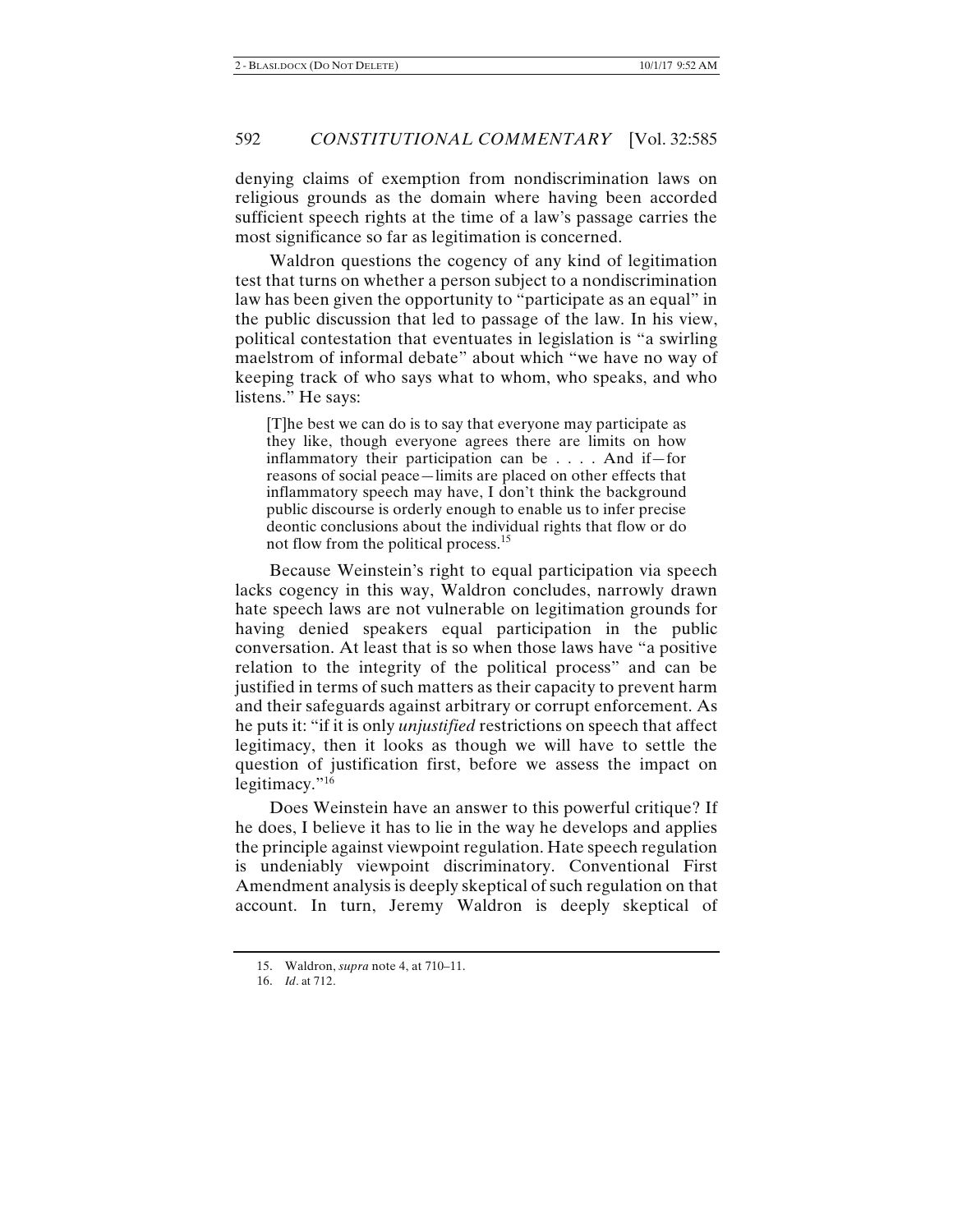conventional First Amendment doctrine on the same account. A first step in deciding who is right is to get clear exactly why, as a philosophical matter, viewpoint discrimination is so disfavored in some circles. Despite its dominant place in the law of the First Amendment, the possible reasons for the principle against viewpoint discrimination have not been developed as thoroughly as one might have supposed. One of the contributions of James Weinstein's article on hate speech in this symposium is its fresh account of why viewpoint discrimination might be problematic.

One of the earliest efforts to explain the principle against viewpoint discrimination was advanced by Judge Learned Hand in a 1920 letter to Professor Zechariah Chafee. Hand said:

[A]ny State which professes to be controlled by public opinion, cannot take sides against any opinion except that which must express itself in the violation of law. On the contrary, it must regard all other expression of opinion as tolerable, if not good. As soon as it does not, it inevitably assumes that one opinion may control in spite of what might become an opposite opinion. It becomes a State based upon some opinion, as against any opinion which may get itself accepted  $\dots$ <sup>17</sup>

As I understand Waldron, he favors "a State based upon some opinion" regarding the traits that can never diminish a person's civic standing, which is one reason he is skeptical about the principle against viewpoint discrimination.

Geoffrey Stone has proposed a different justification. He suggests that viewpoint discriminatory laws are presumptively invalid because they "distort public debate" and "mutilate[] 'the thinking process of the community.'"18 That rationale also does not impress Professor Waldron:

Now, words like "distort" and "mutilate" beg the question, privileging what public debate would be like without intervention. It is worth asking why we should privilege the unregulated process or its output. . . . Stone is surely right to point out that restrictions on group defamation or hate speech are intended to modify the character of public debate. That is the whole point.<sup>19</sup>

<sup>17.</sup> Letter from Learned Hand to Zechariah Chafee, Jr., Jan. 8, 1920, *reprinted in* Gerald Gunther, *Learned Hand and the Origins of Modern First Amendment Doctrine: Some Fragments of History*, 27 STAN. L. REV. 723, 764–65 (1975).

<sup>18.</sup> Geoffrey R. Stone, *Content-Neutral Restrictions*, 54 U. CHI. L. REV. 46, 55 (1987). 19. Waldron, *supra* note 4, at 1639.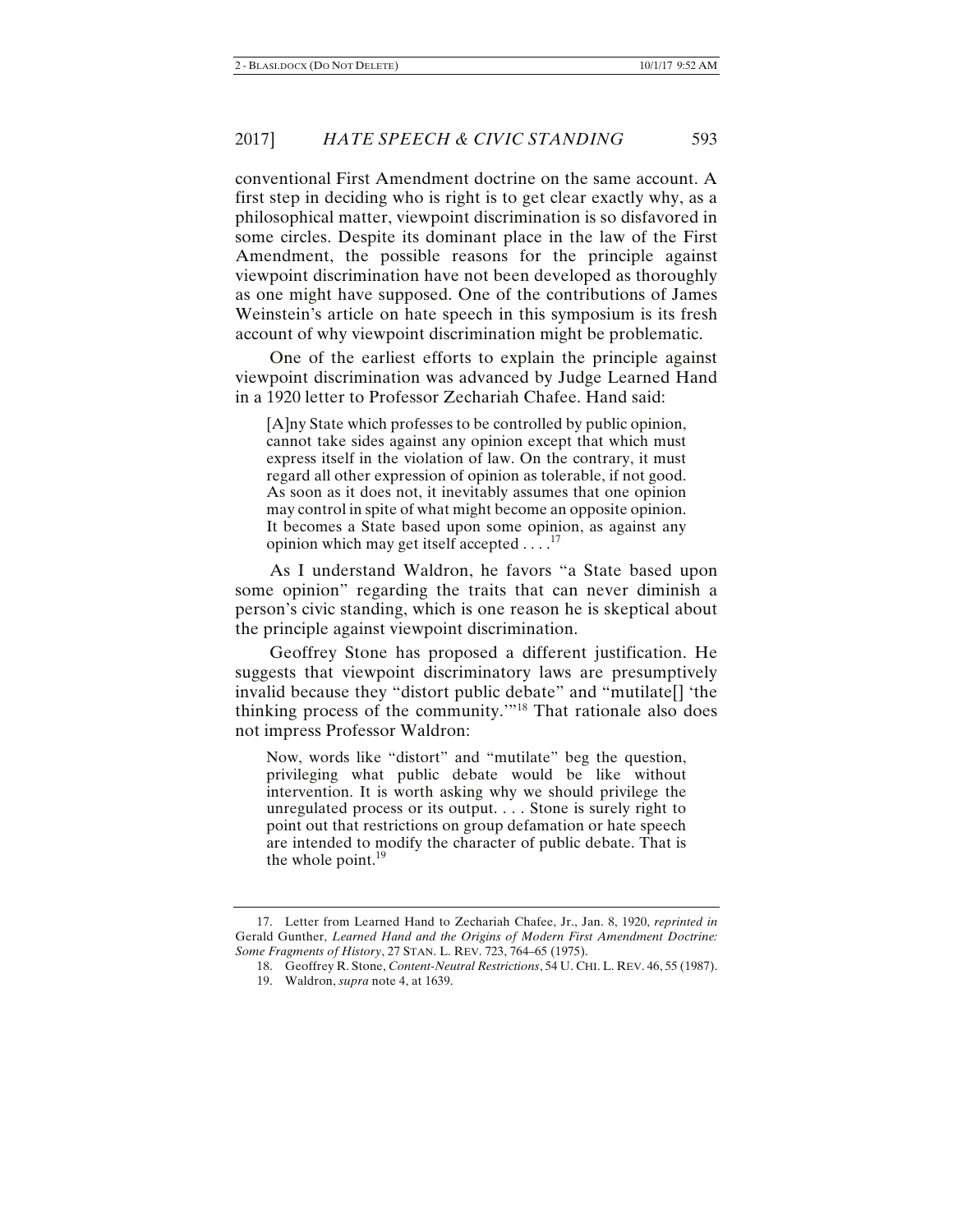James Weinstein offers a third and quite distinctive indictment of viewpoint discrimination. He considers the principle against viewpoint discrimination to derive from the premise that each member of the community has equal civic standing. In this account, viewpoint discrimination is not about the quality of public debate or the rightful sources of governmental authority, but rather the equal treatment of individuals. Respect for the civic dignity of each individual speaker may preclude the state from deploying its criminal law, and perhaps other sources of general leverage, to favor the ideas of some speakers over those of others. If that is right, Weinstein's effort to support his case against hate speech regulation need not depend on his imaginative legitimation argument, which Waldron has questioned effectively. Rather, Weinstein has a more straightforward line of support, grounded in his novel rationale for the venerable principle against viewpoint regulation.

One advantage of understanding the principle against viewpoint discrimination as deriving from the commitment to equal civic standing is that it raises the possibility of commensurability between the competing claims of right in the hate speech controversy. Both claims—respectively, to communicate one's disturbing opinions and to be assured of one's rightful place in the polity—sound in civic dignity. Both are claims of individual entitlement to a collective good by virtue of collective commitment. In these respects, the common currency of the competing claims is greater than is true for other possible commensurabilities that Weinstein discusses and finds wanting: 1) that between the good, which may follow from prohibiting hate speech, of assuring minorities of their civic standing, and the good, which may follow from *not* prohibiting hate speech, of contributing to the legitimation of antidiscrimination laws; and 2) that between the system-legitimating effects of tolerating group defamation and the system-delegitimating effects of deterring vulnerable minorities from speaking or otherwise participating in democratic governance.

So what can be said about the competing, possibly commensurable, claims to civic dignity of a speaker who wishes to engage in hateful group defamation and a victim of such speech? Framed this way, with the focus on the civic dignity of the individual person rather than systemic benefits, such as political and legal legitimacy, quality of public discourse, general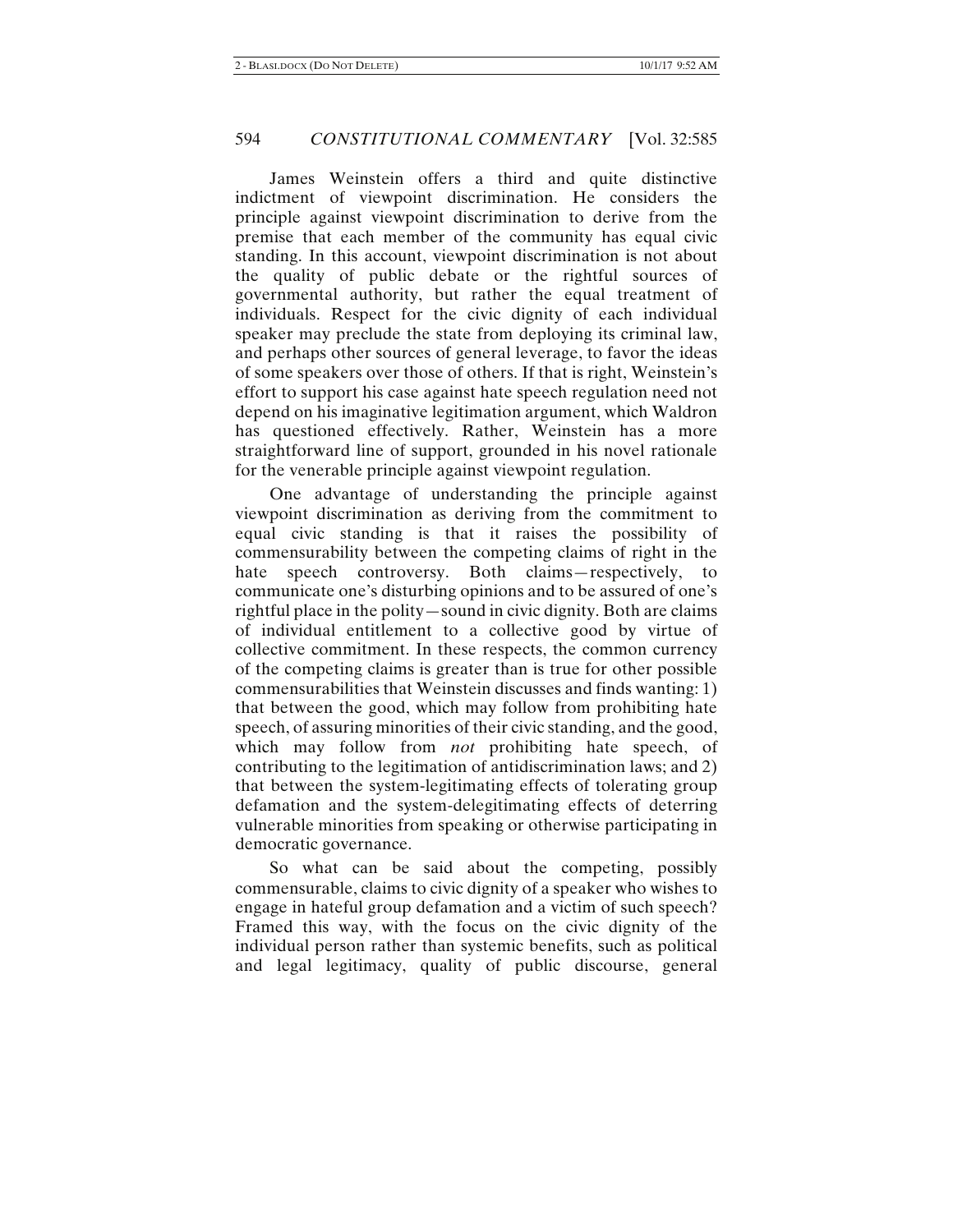knowledge, social stability, progress, or trust, the comparison need not reduce to rival claims of an empirical nature, mostly speculative and often broad-ranging. Instead, we might ask what are the essential components of the concept of civic dignity, and how are they vindicated or violated, conceptually rather than empirically, by regulating or failing to regulate hate speech. Notions about the proper ends and means of government intervention are bound to play a role in this kind of inquiry. If commensurability does indeed exist, a resolution of the hate speech controversy that maximizes the sum of the civic dignity of the parties is a worthy objective, as is a resolution that lexically privileges any components of civic dignity that might be regarded as at the core of the concept.

In the space appropriate for a critical response in a symposium, I cannot do justice to either the importance or the complexity of the task of comparison I have just outlined. I can, however, offer a few discrete observations about some of the variables.

First, I don't think that the obvious moral disparity between the rival claimants to civic dignity in the hate speech controversy ought to influence the comparison. The very notion of civic dignity entails that morally unworthy members of the community are entitled to *civic* status equal to that accorded the most admirable members. That, in part, is what the rule of law is all about.

Second, the most important value at stake in the comparison, as I see it, is freedom of thought. Professor Waldron recognizes this when he insists that a person's ideas cannot be regulated on the basis that they offend others,<sup>20</sup> and also when he makes clear that his proposal to punish hate speech is not designed to change the opinions or attitudes of the speakers, but rather to make their vile opinions less visible, so as to protect the civic self-regard of their targeted victims.<sup>21</sup> Assurance, the good that is claimed by those who would regulate hate speech under Waldron's theory, is important largely because it enables the free thought of the victims—thought undistorted by concerns about personal safety or insecurity about belonging—and through that their capacity to act civically. Even though he does not mention the connection, his

<sup>20.</sup> *See* Waldron, *supra* note 4, at 1612–14.

<sup>21.</sup> *Id*. at 1633.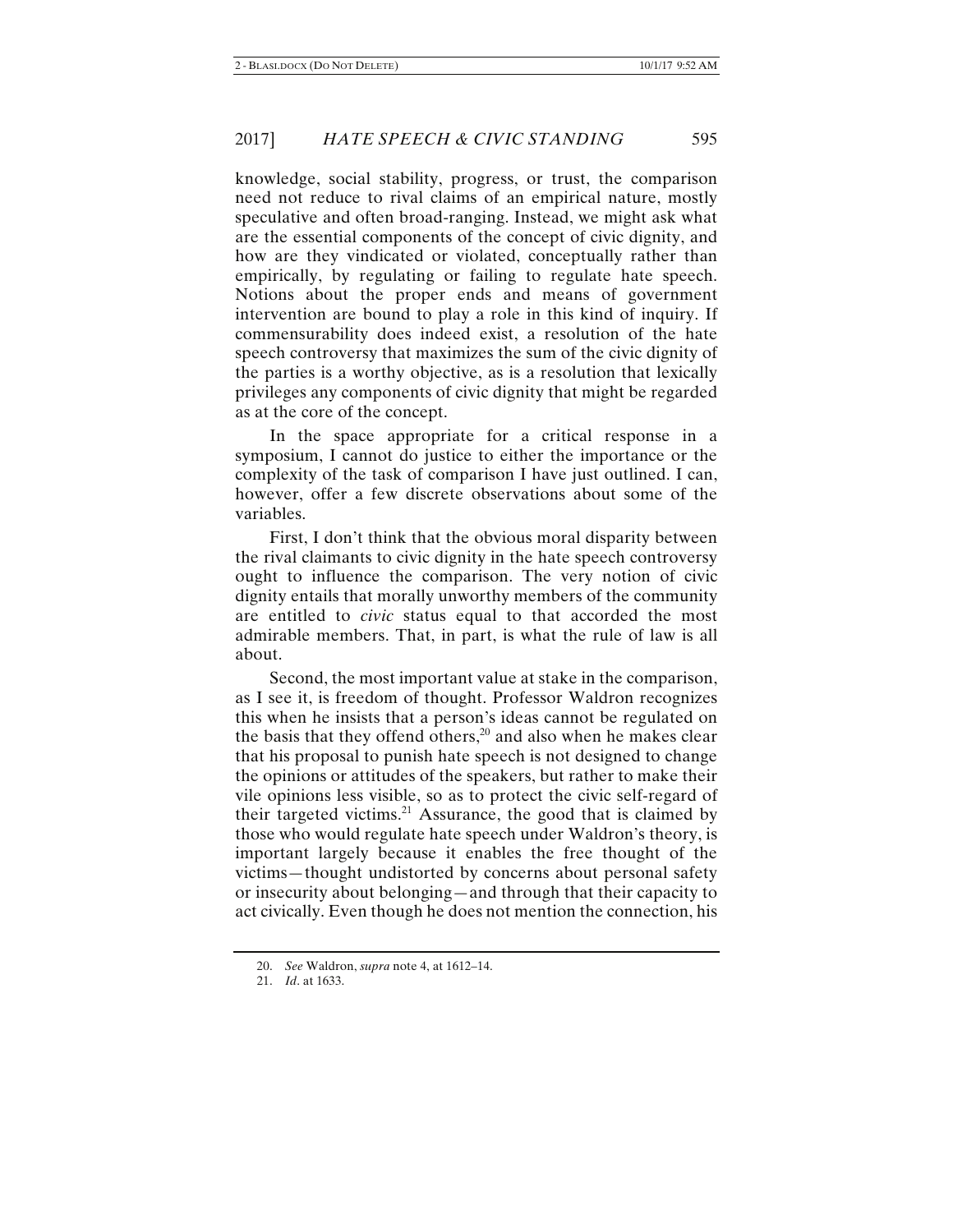prioritization of freedom of thought supports Waldron's position that only group defamation published with the intention to cause hate and using words designed to threaten or abuse should be subject to criminal sanctions. Temperate expressions of noxious views about the lack of civic standing of minorities may well cause as much or more harm to their civic dignity as does speech that combines such evil ideas with aggressive intentions or words, but objection to the thought itself is more likely to be driving a regulation of hate speech when these additional features are not a precondition for punishment.

Third, the fact that assurance of civic standing is a more fragile and subtle state of affairs than is freedom from formal government sanctions is relevant in comparing the rival claims to civic dignity of the speaker and victim. This disparity is most regrettable but undeniably real. Law can only do what it can do. As a practical matter, it is possible to respect the civic dignity of speakers engaging in hate speech when all that is required is granting them immunity from coercive government sanctions for their speech. (Such speakers, of course, enjoy no immunity from social punishment, should they reveal their nasty opinions beyond their own narrowest circles. Given that, their formal negative liberty may not leave them truly free in a broader sense to think what they will.) Less possible is according the victims of hate speech respect for their civic dignity when what is required is meaningful assurance of their civic standing. We might, of course, define the civic dignity at issue to relate only to be how the hate speech victims are treated by government rather than by the society as a whole. For assurance to do the work Waldron envisions, however, I would think there would have to be substantial buy-in from the public at large, albeit buy-in generated by government policy. As a result, vindicating the civic dignity of minorities assaulted by hate speech is more difficult, practically speaking, than vindicating the civic dignity of speakers who engage in group defamation. I would not give this disparity in what is practically possible a great deal of weight in the comparison, but I do think it should count somewhat in favor of the claims of the speakers.

Fourth, the claim to civic dignity derives, it would seem, from the type of regime that a person lives under. It is not a natural right, if such a thing exists. Perhaps civic dignity is regimedependent not only in origin but also in specific contours. A